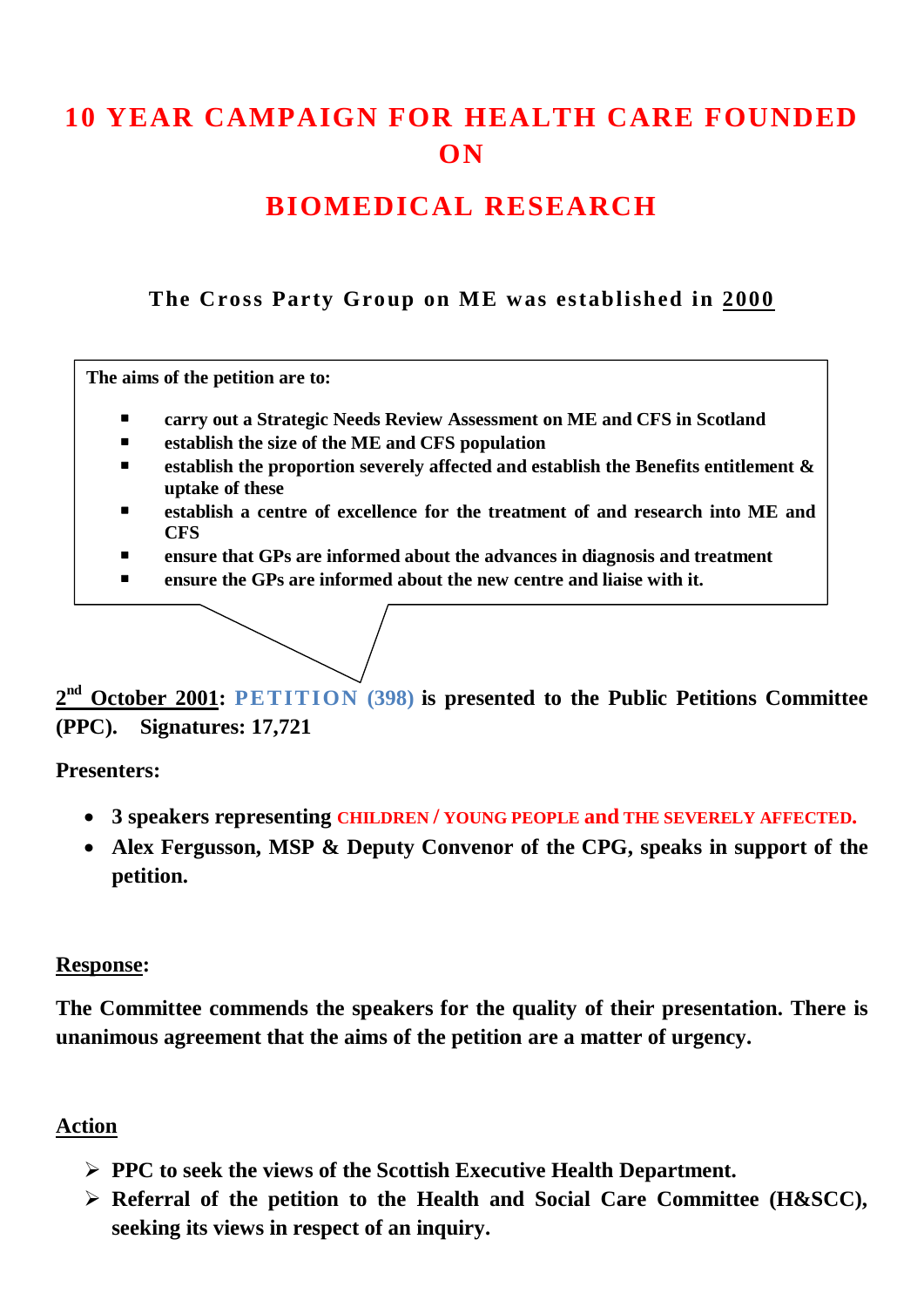# **23rd January: DEBATE on RESEARCH into ME .**

## **Led by Alex Fergusson, Deputy Convenor of the CPG on ME.**

**Motion:** That the Parliament notes the privately funded research to be carried out by Dr Derek Pheby in Bristol, and that being carried out by Dr Vance Spence in Dundee, into the factors which may be involved in the development of severe myalgic encephalomyelitis (ME); recognises that ME is a condition growing in incidence among both adults and children in Scotland, and considers that the Scottish Executive should take the lead within the UK by commissioning further research under the remit of the NHS into the causes of, and cures for, this debilitating condition.

**16 MSPs speak in the debate – all in support of the motion.**

**Closing remarks of Hugh Henry, Deputy Minister for Health:**

*"We must take people who suffer from ME out of the shadows of being regarded as cranks, malingerers and people who are trying to avoid facing up to reality. ME is a specific medical problem and, as members have said, we need to change attitudes and culture. We must ensure that local authorities, health services and others have the information that they need to provide a proper service to people who suffer from ME"*

# **8 th February 2002: SHORT LIFE WORKING GROUP announced by Hugh Henry.**

#### **Aims**

 **to consider the most effective ways of improving the care and quality of life for those with CFS/ME following the Working Group Report on CFS/ME of the Chief Medical Officer for England & Wales.**

**CPG members are represented on the SLWG.**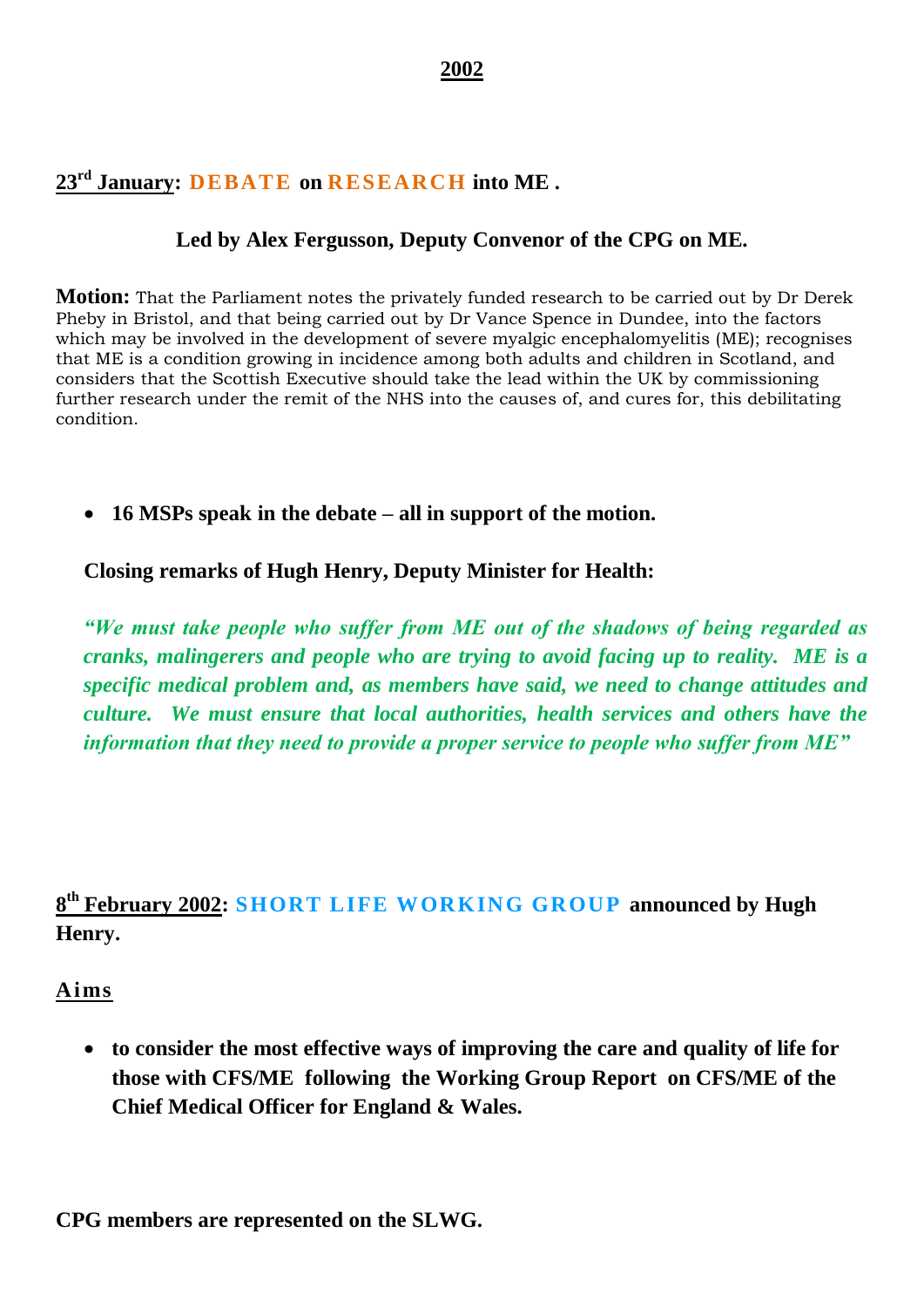### **December 2002: publication of**

**THE REPORT OF THE SHORT LIFE WORKING GROUP:** *Outline for the Development of Services for CFS/ME in Scotland***.**

**RECOMMENDATIONS include:**

- **NHS Boards to develop plans based on Needs Assessment.**
- **Tiered approach to services with different care pathways for the young; severely affected; house/bedbound and those in rural or remote areas.**
- **Provision of education and training to all professionals.**
- **Research.**

#### **Action:**

 **Scottish Executive Health Department to request all Health Boards to submit forward plans for services for ME/CFS.**

#### **2003**

**Consideration of the PETITION is continued pending the reports from the Health Boards.**

**8 th October: the Health Committee agrees** 

- **to seek comments from the petitioners and the CPG on ME regarding the SLWG Report, and**
- **to write to the Health Department about its plans to implement the recommendations of the Report.**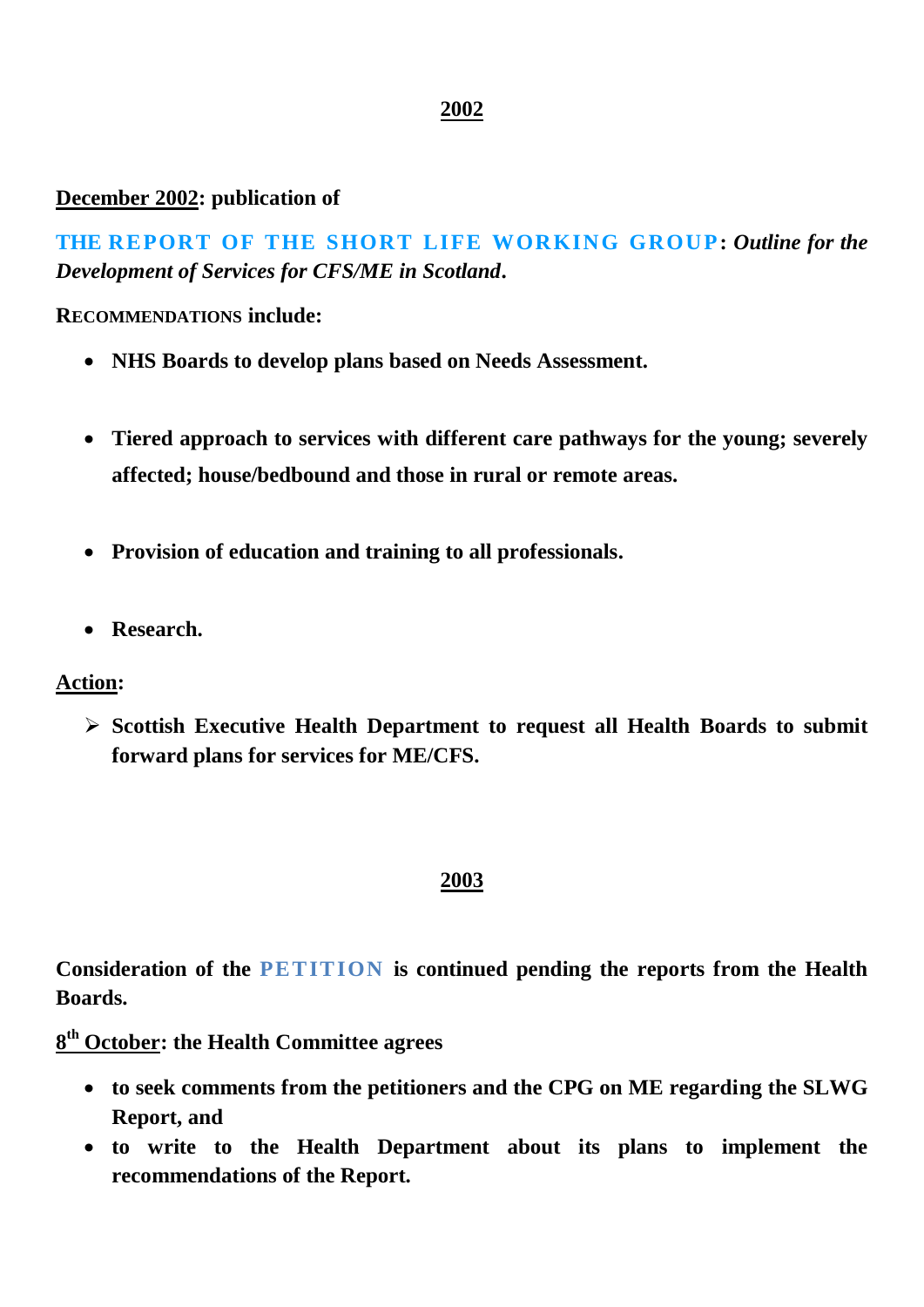#### **13 January 2004: Health Committee**

**Alex Fergusson and Robin Harper attend to speak in support of the petition.**

#### **Key points:**

- **AF's correspondence from Health Boards suggests that the different approaches being taken will result in a piecemeal approach to health care services for ME.**
- **The petition's request for a CENTRE OF EXCELLENCE for treatment and BIOMEDICAL RESEARCH into ME continues to offer a solution to this problem.**

**Dr Jean Turner, MSP, member of Health Committee, said:**

*"A heap of research is needed to find out what is going on in ME. If there were another condition that affected as many people as ME does, we would be trying to find out the cause."*

 **Health Committee to write to Health Department asking when it expects to receive the Health Board progress reports on service development.**

#### **Outcome**

 **The HC's decision about the petition is deferred throughout the year pending the Scottish Executive's response on the progress reports from the Health Boards.**

# **Action**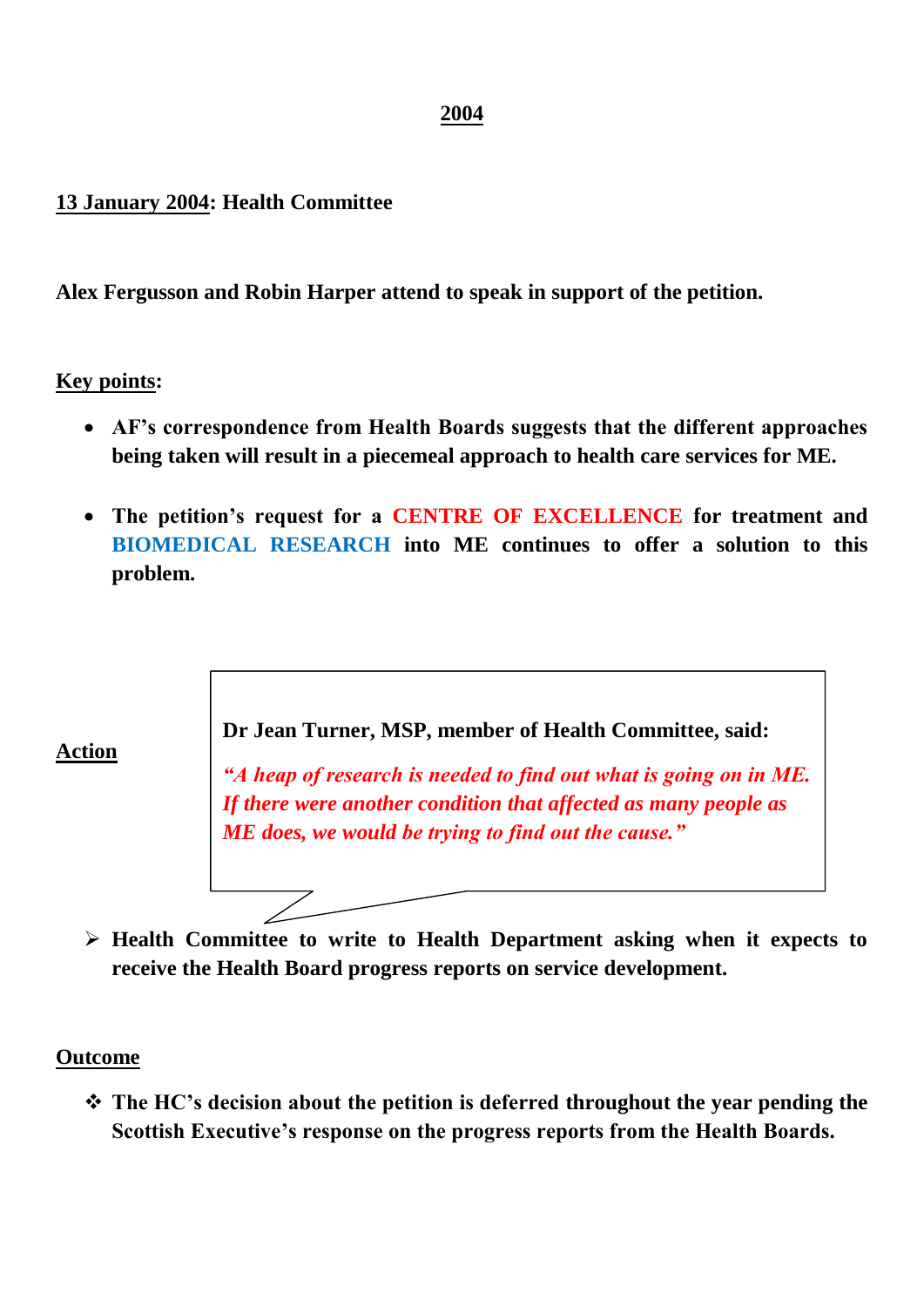# **1 st February 2005: Health Committee**

### **Alex Fergusson attends to speak in support of the PETITION.**

#### **Key points**

- **The length of time since the initiation of the Short Life Working Group – more than 2 years to date.**
- **The inadequacy with which the matter of ME is being treated by health boards – "a piecemeal and haphazard approach".**
- **A lack of communication between health boards and patients contrary to the policy document** *A New Public Involvement Structure for NHS Scotland: Patient Focus and Public Involvement***.**
- **In the previous 3 years the approach taken has done nothing to improve the lives of the estimated 20,000 ME sufferers in Scotland.**
- **The petition's request for a CENTRE OF EXCELLENCE, whatever form that may take, continues to be a valid one.**

#### **Action**

- **The Committee agrees to delay closing the petition.**
- **The petition will be addressed in a special meeting with the Minister for Health and Community Care to address outstanding issues in respect of a number of petitions.**
- **The Committee anticipates that the petition will then be closed.**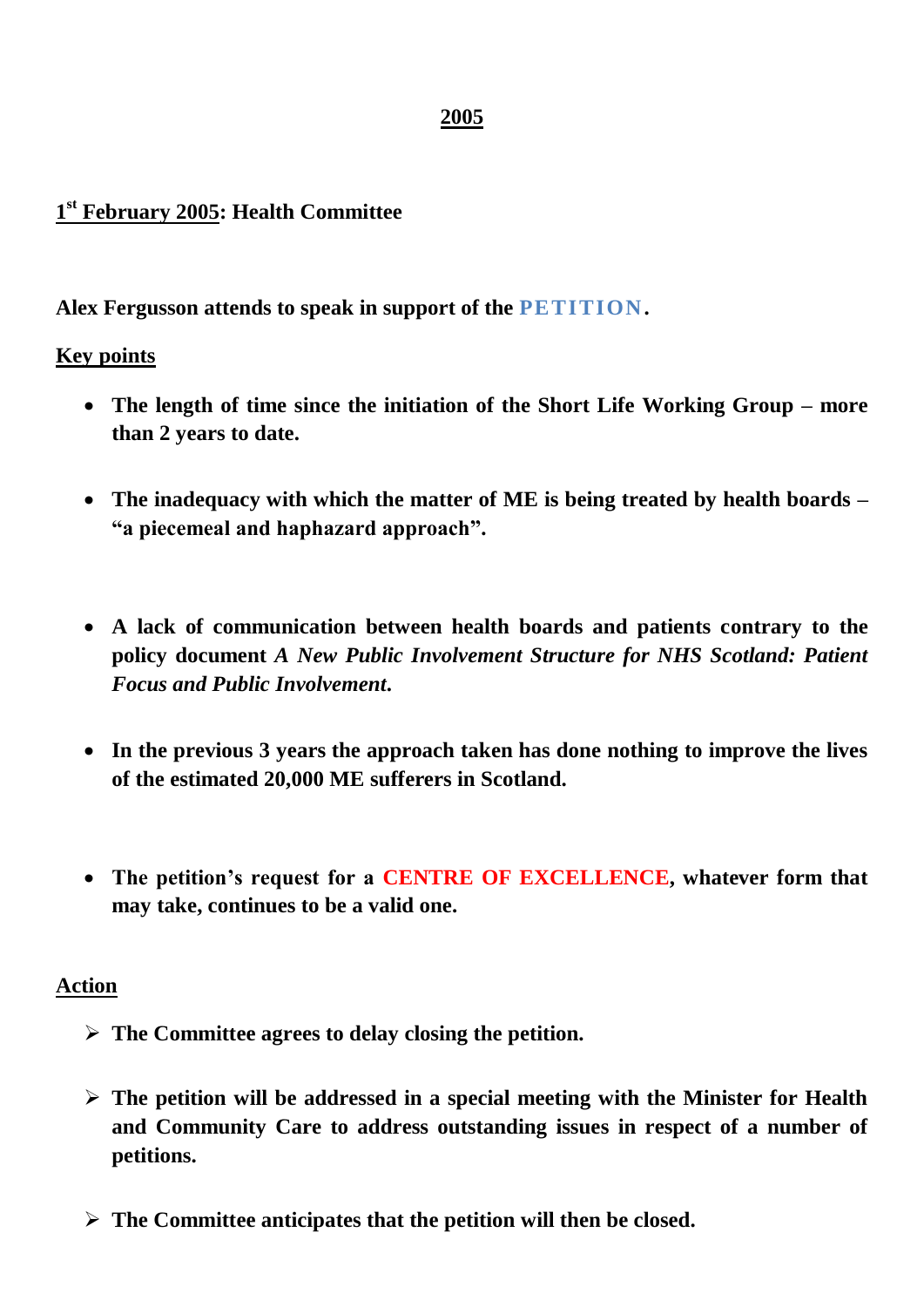**2 nd March 2005: The CPG hosts a RECEPTION.**

*Myalgic Encephalomyelitis (ME): The impact on sufferers: Is health policy in Scotland on the right path.*

**A briefing paper is circulated to all MSPs in advance.** 

**MSPs and members of the group hear a number of presentations followed by a question and answer session:**

- **Alex Fergusson, convenor, describes the aim of providing MSPs with information to enable them to address and represent the needs of ME sufferers to Parliament and the Executive.**
- **Linda McLean speaks about the continuing severity of her daughter's ME and the lack of medical care.**
- **Dr Gregor Purdie gives a GP's perspective and describes the advantages of a CENTRE OF EXCELLENCE.**
- **Dr Vance Spence gives a presentation on issues surrounding BIOMEDICAL RESEARCH into ME.**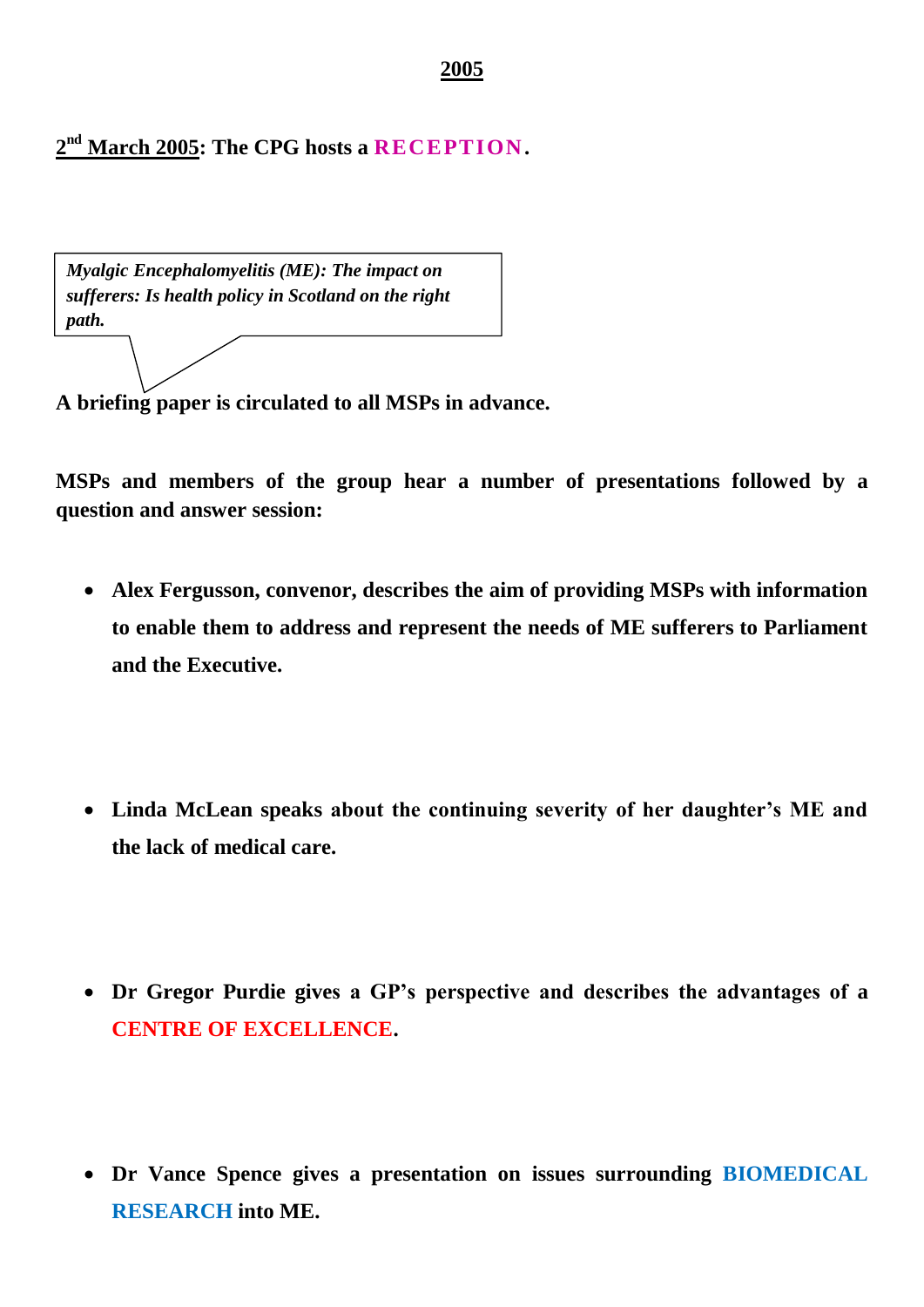# **26th April 2005: Health Committee**

**Rhona Brankin, Deputy Minister for Health, attends to answer questions about progress on a number of petitions.** 

#### **Key points raised:**

- **the length of the process to address the matters raised in the petition,**
- **the inadequacy of the current position of health boards**
- **the need for research.**

#### **Action**

**Funding for a NEEDS ASSESSMENT FOR CFS/ME is announced.**

#### **Key remark by the HC**

 **The loss of time involved in the various strategies undertaken by the Scottish Executive before its acknowledgement of the requirement for a Needs Assessment.**

#### **Outcome**

The Committee closes the **PETITION** following the announcement of the Needs **Assessment.** 

**It recommends that the NA is initiated without delay.**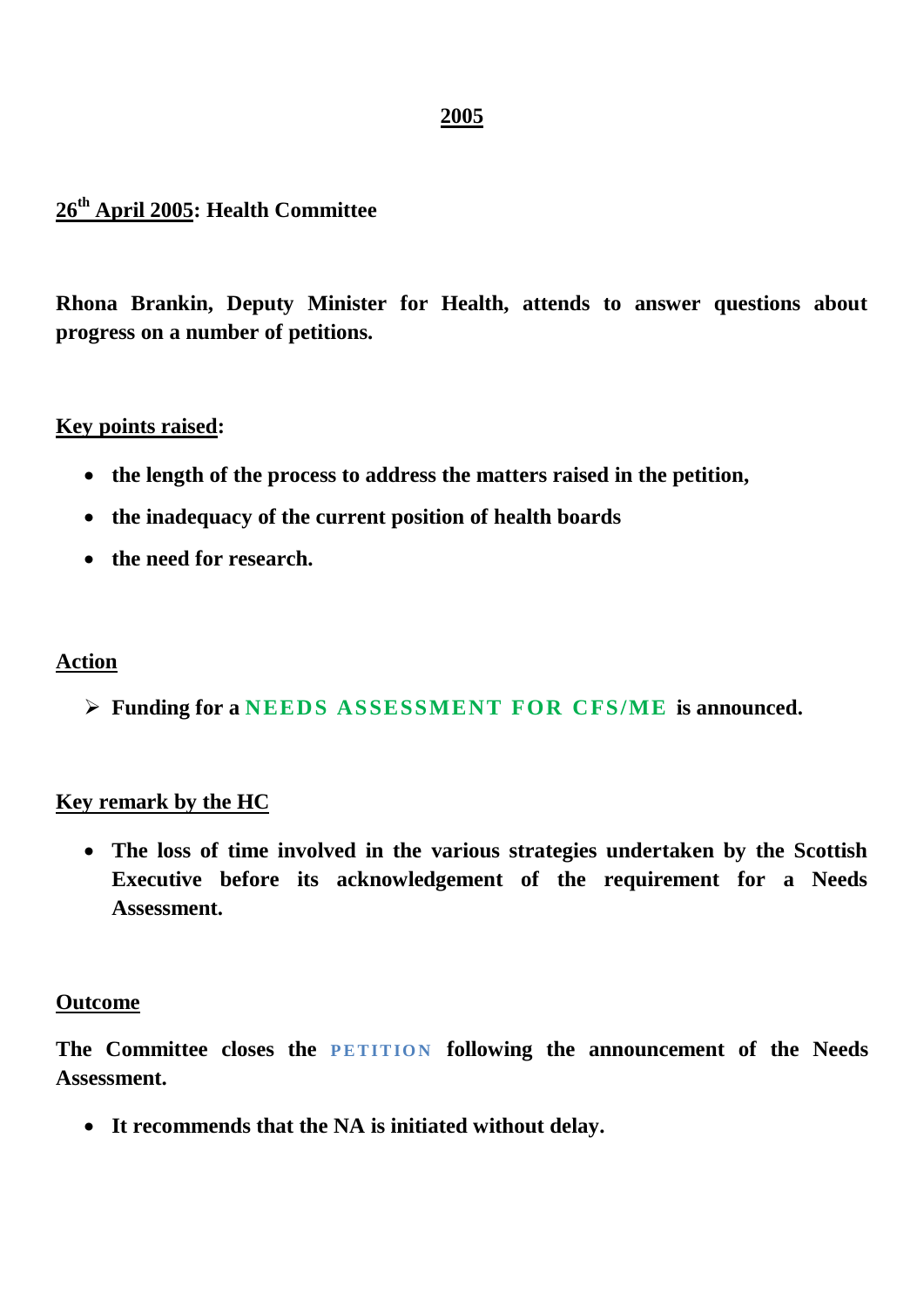**The CPG produces a LEGACY PAPER which reaffirms and updates the aims of the group, including:**

- **The CPG's commitment to the establishment of a CENTRE OF EXCELLENCE for ME – a hub for all biomedical research and clinical care, incorporating the full spectrum of the condition.**
- **The need for funding to be directed at BIOMEDICAL RESEARCH instead of psychological management strategies.**
- **Clinical guidelines based on the CLINICAL WORKING CASE DEFINITION, DIAGNOSTIC AND TREATMENT PROTOCOLS FOR ME/CFS produced by Carruthers** *et al* **– the "Canadian definition".**
- **The need for undergraduate TRAINING AND CONTINUING PROFESSIONAL DEVELOPMENT for all health professionals in the recognition and treatment of ME patients.**

#### **Developments**

- **The Health Department appoints the Scottish Public Health Network to carry out the HEALTH CARE NEEDS ASSESSMENT FOR CFS/ME which it announced in 2005.**
- **Action for ME (AfME), funded by the Health Department, publishes a SCOPING EXERCISE whose purpose is to inform the HCNA.**
- **The Health Department also funds AfME to produce guidelines for GPs – a SCOTTISH GOOD PRACTICE STATEMENT FOR GPs (SGPS).**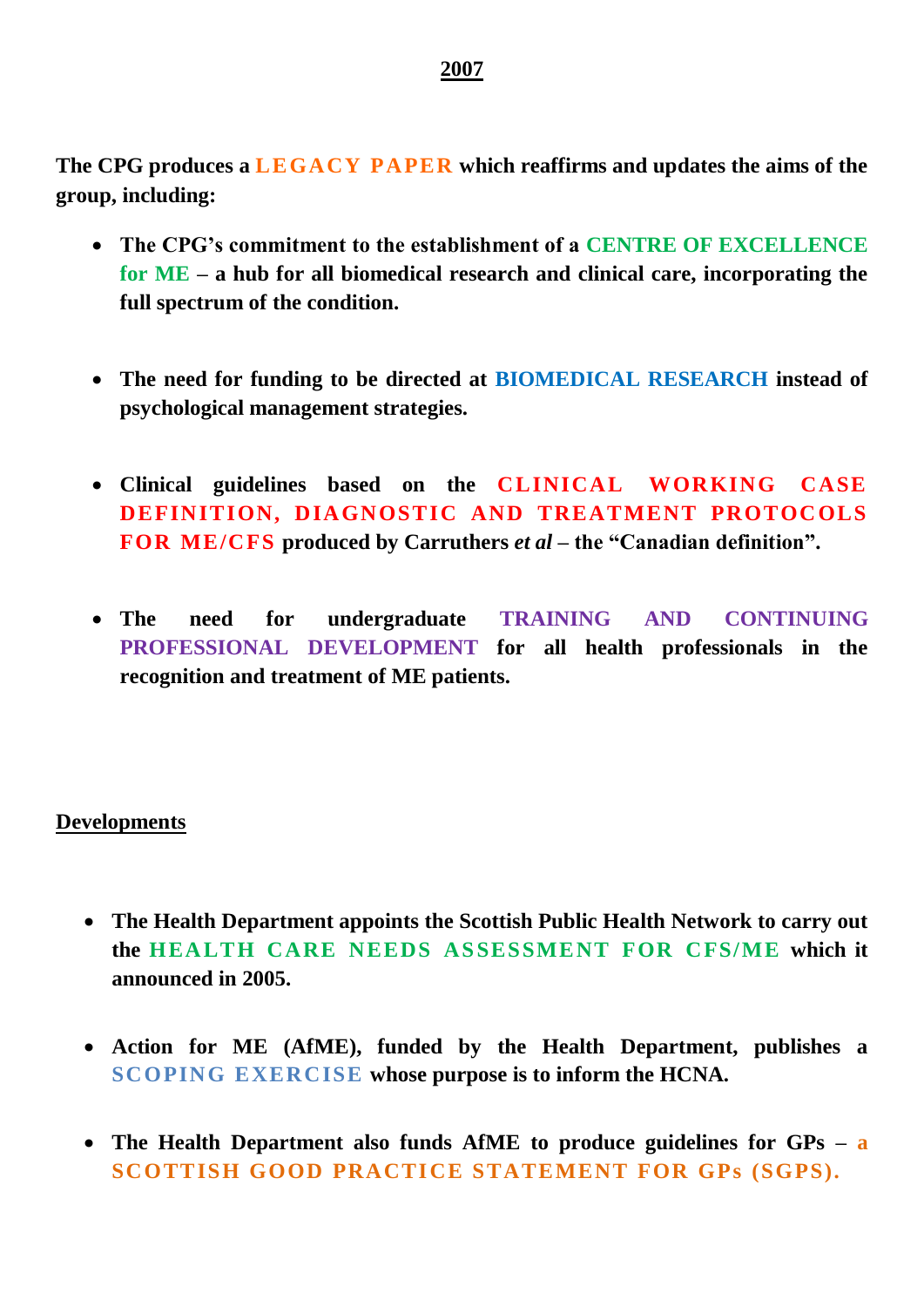**During 2008, CPG members:**

- **Review several drafts of the SCOTTISH GOOD PRACTICE STATEMENT FOR GPs.**
- **Attend a stakeholder consultation arranged by the Scottish Public Health Network, commissioned to undertake the HCNA for CFS/ME.**

# **2009**

## **Developments**

**14th May: the launches take place of:**

- **The national consultation phase (until 9th September) of the HEALTH CARE NEEDS ASSESSMENT FOR CFS/ME.**
- **The final draft of the SCOTTISH GOOD PRACTICE STATEMENT FOR GPs.**

**The SGPS draft is subsequently put forward for review by medical professionals. Its final form is to be:**

- **The full SGPS as an online resource**
- **A quick reference guide for GPs**
- **A patient information leaflet.**

#### **2010**

#### **12 May:**

**The CPG marks ME AWARENESS DAY with a reception for MSPs.**

# **Presentations:**

- **Update on the HEALTH CARE NEEDS ASSESSMENT FOR CFS/ME.**
- **Update on the SCOTTISH GOOD PRACTICE STATEMENT FOR GPs.**
- **Linda McLean: a family's experience of severe ME over the last ten years.**